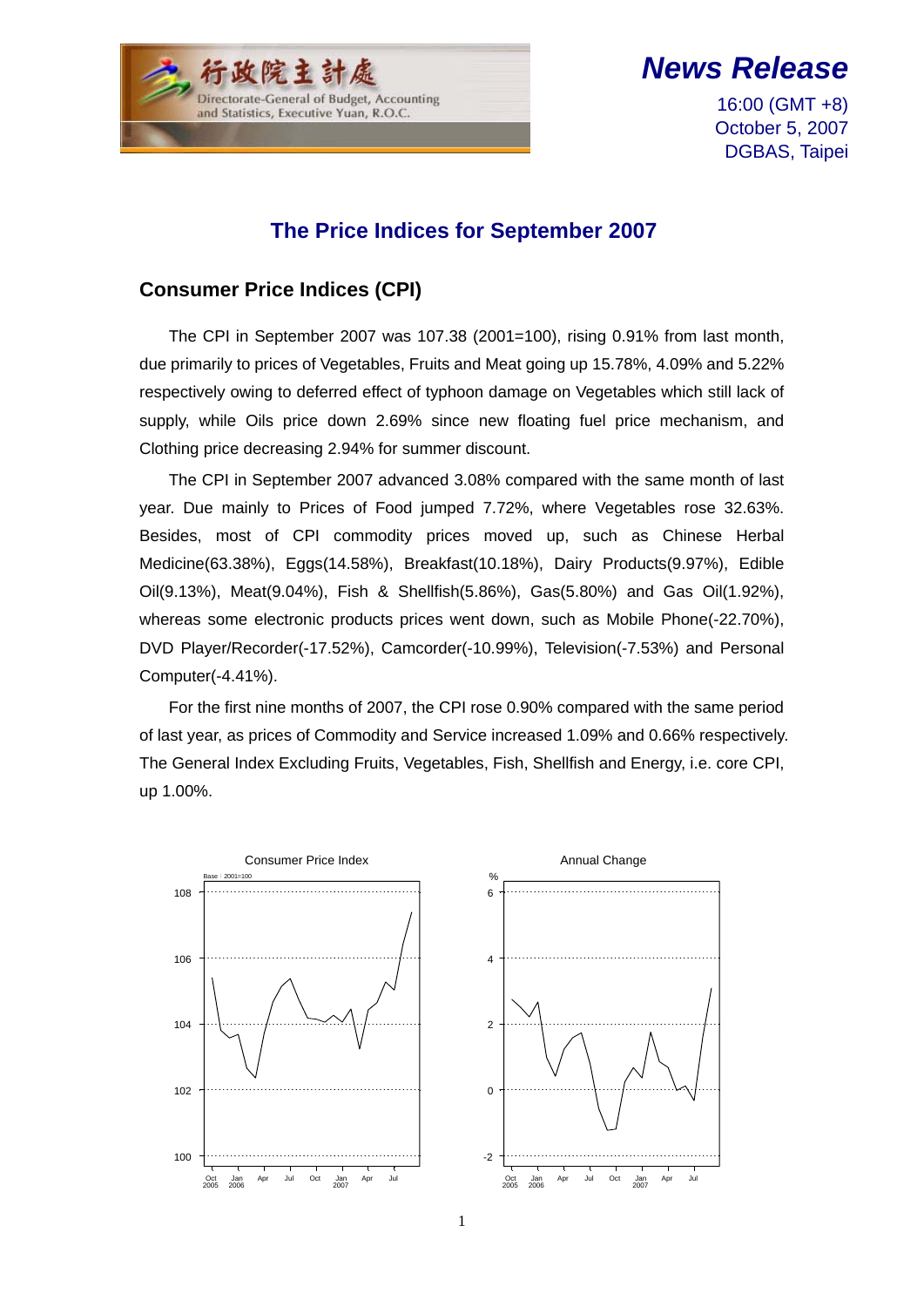#### **Wholesale Price Indices (WPI)**

The WPI in September 2007 was 126.67 (2001=100), advancing 0.96% from last month, due primarily to Farm Products, Energy Minerals and Primary Metal Products prices increasing 11.41%, 5.56% and 1.66% respectively.

The WPI in September 2007 rose 4.63% compared with the same month of last year, due mainly to prices of Energy Minerals, Primary Metal Products and Petroleum & Coal Products moved up 19.12%, 13.76% and 9.68% individually.

For the first nine months of 2007, the WPI went up 6.08% compared with the same period of last year, of which the Import Price Index and Export Price Index up 7.93% and 4.02% separately.



#### **Statistical Tables**

Table1 The Changes of Consumer Price Indices Table2 The Changes of Wholesale Price Indices Table3 The Changes of Import Price Indices Table4 The Changes of Export Price Indices

#### **For Further Information:**

*Statistics Database:* http://eng.stat.gov.tw/ *DGBAS* news releases on the Internet: http://eng.dgbas.gov.tw/ *Tel:* +886-2-23803449; *Fax:* +886-2-23803465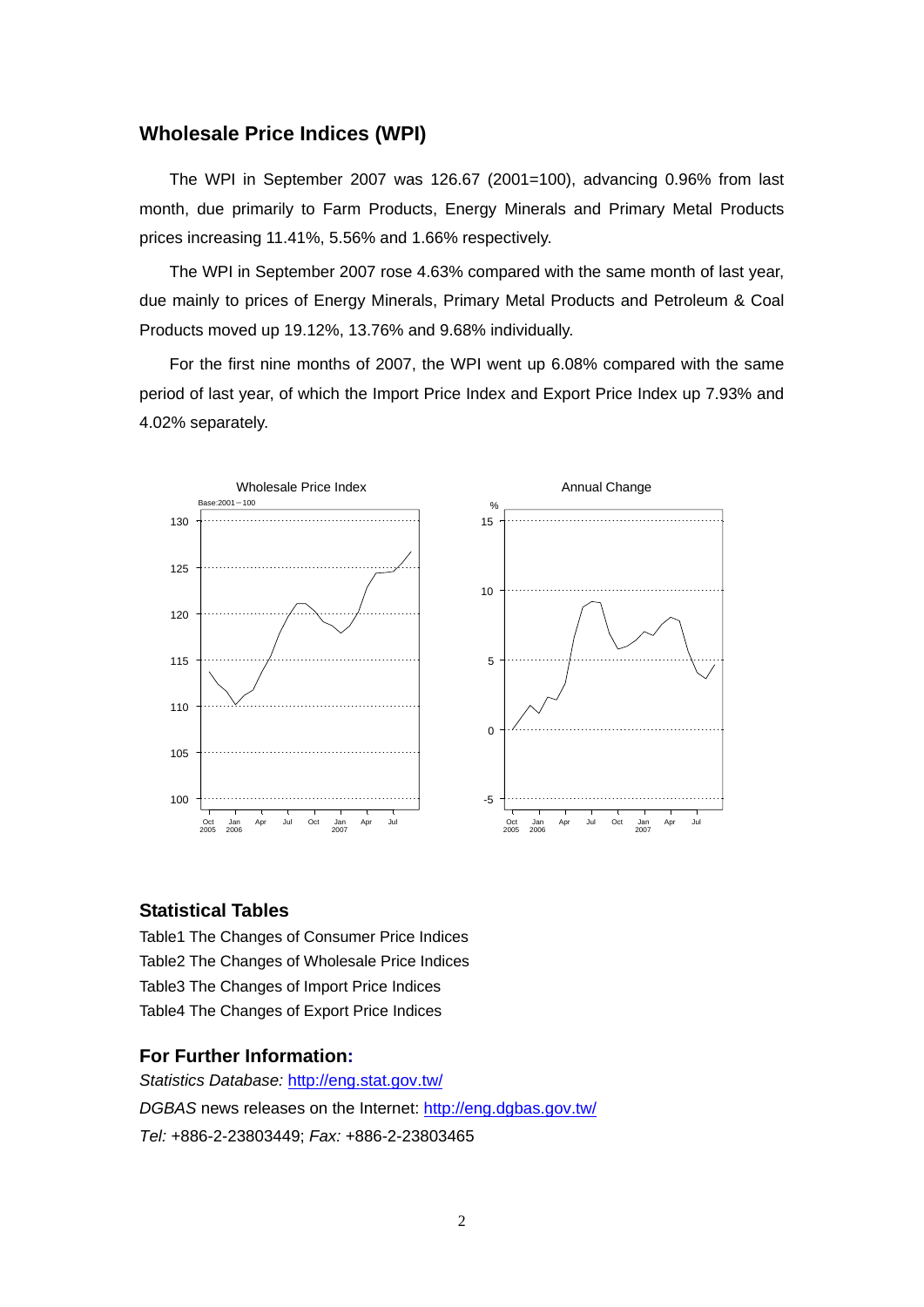## Table 1 The Changes of Consumer Price Indices

Sept. 2007

|                                             | Weight   | Index of     | Compared  | Compared  | The First Nine |
|---------------------------------------------|----------|--------------|-----------|-----------|----------------|
|                                             | $(\%0)$  | Sept. 2007   | with Last | with the  | Months of      |
|                                             |          | $(2001=100)$ | Month     | Same      | 2007           |
| Groups                                      |          |              | (%)       | Month of  | Compared with  |
|                                             |          |              |           | Last Year | the Same       |
|                                             |          |              |           | (%)       | Period of Last |
|                                             |          |              |           |           | Year (%)       |
| General Index                               | 1,000.00 | 107.38       | 0.91      | 3.08      | 0.90           |
| <b>Basic Group</b>                          |          |              |           |           |                |
| 1. Food                                     | 250.54   | 120.21       | 3.77      | 7.72      | $-0.09$        |
| Meat                                        | 25.17    | 123.65       | 5.22      | 9.04      | 1.24           |
| Fish & Shellfish                            | 16.73    | 118.73       | $-0.73$   | 5.86      | 6.29           |
| Vegetables                                  | 27.89    | 180.09       | 15.78     | 32.63     | $-1.63$        |
| Fruits                                      | 27.94    | 109.10       | 4.09      | 0.07      | $-9.12$        |
| 2. Clothing                                 | 47.46    | 98.24        | $-1.86$   | 3.50      | 2.35           |
| Garments                                    | 32.52    | 94.04        | $-2.94$   | 4.26      | 2.59           |
| 3. Housing                                  | 307.94   | 100.60       | 0.31      | 1.00      | 1.01           |
| <b>Residential Rent</b>                     | 210.96   | 97.80        | 0.02      | 0.15      | 0.18           |
| Water, Electricity & Gas Supply             | 37.37    | 115.51       | $-0.03$   | 1.69      | 4.04           |
| 4. Transportation & Communication           | 126.25   | 105.23       | $-0.67$   | 0.71      | 1.14           |
| Oils                                        | 22.63    | 145.00       | $-2.69$   | 2.00      | 3.84           |
| <b>Communication Services</b>               | 77.27    | 98.41        | 0.05      | 0.75      | 0.53           |
| 5. Medicines & Medical Care                 | 37.37    | 120.91       | 0.18      | 5.44      | 3.56           |
| Medicines & Health Food                     | 9.19     | 129.16       | 0.23      | 22.29     | 14.72          |
| 6. Education & Entertainment                | 161.11   | 99.38        | $-0.39$   | 0.69      | 0.55           |
| <b>Educational Expense</b>                  | 118.75   | 100.94       | 0.19      | 0.80      | 0.16           |
| Entertainment Expense                       | 42.36    | 95.38        | $-2.03$   | 0.39      | 1.69           |
| 7. Miscellaneous                            | 69.33    | 111.26       | $-0.01$   | 1.84      | 1.96           |
| Tobacco & Betelnut                          | 19.55    | 146.69       | 0.02      | 3.48      | 4.25           |
| <b>Commodity and Service Groups</b>         |          |              |           |           |                |
| 1. Commodity                                | 528.52   | 112.46       | 1.59      | 4.90      | 1.09           |
| (Excluding Food)                            | 277.97   | 105.44       | $-0.58$   | 2.13      | 2.25           |
| Non-durable Consumer Goods                  | 384.36   | 119.77       | 2.24      | 6.14      | 1.24           |
| (Excluding Food)                            | 133.81   | 119.12       | $-0.54$   | 3.27      | 3.72           |
| Semi-durable Consumer Goods                 | 62.59    | 96.61        | $-1.57$   | 2.20      | 1.72           |
| <b>Durable Consumer Goods</b>               | 81.57    | 88.75        | 0.23      | $-0.42$   | $-0.37$        |
| 2. Service                                  | 471.48   | 101.68       | 0.07      | 0.90      | 0.66           |
| Housing                                     | 237.03   | 98.03        | 0.34      | 0.55      | 0.25           |
| Transportation & Communication              | 74.10    | 98.16        | $-0.04$   | 0.60      | 0.49           |
| <b>Medical Care</b>                         | 24.69    | 122.44       | 0.23      | 0.67      | 0.47           |
| Education & Entertainment                   | 104.85   | 107.38       | $-0.55$   | 1.97      | 1.74           |
| Miscellaneous                               | 30.81    | 101.15       | 0.24      | 0.68      | 0.56           |
| Special Groups                              |          |              |           |           |                |
| General Index Excluding Fruits & Vegetables | 944.17   | 105.25       | 0.15      | 2.02      | 1.33           |
| General Index Excluding Food                | 749.46   | 103.09       | $-0.17$   | 1.38      | 1.26           |
| General Index Excluding Fruits, Vegetables, | 873.10   | 103.51       | 0.30      | 1.94      | 1.00           |
| Fish, Shellfish & Energy                    |          |              |           |           |                |

Note :Due to late reports and corrections by respondents all data are subject to revision 3 months after original publication.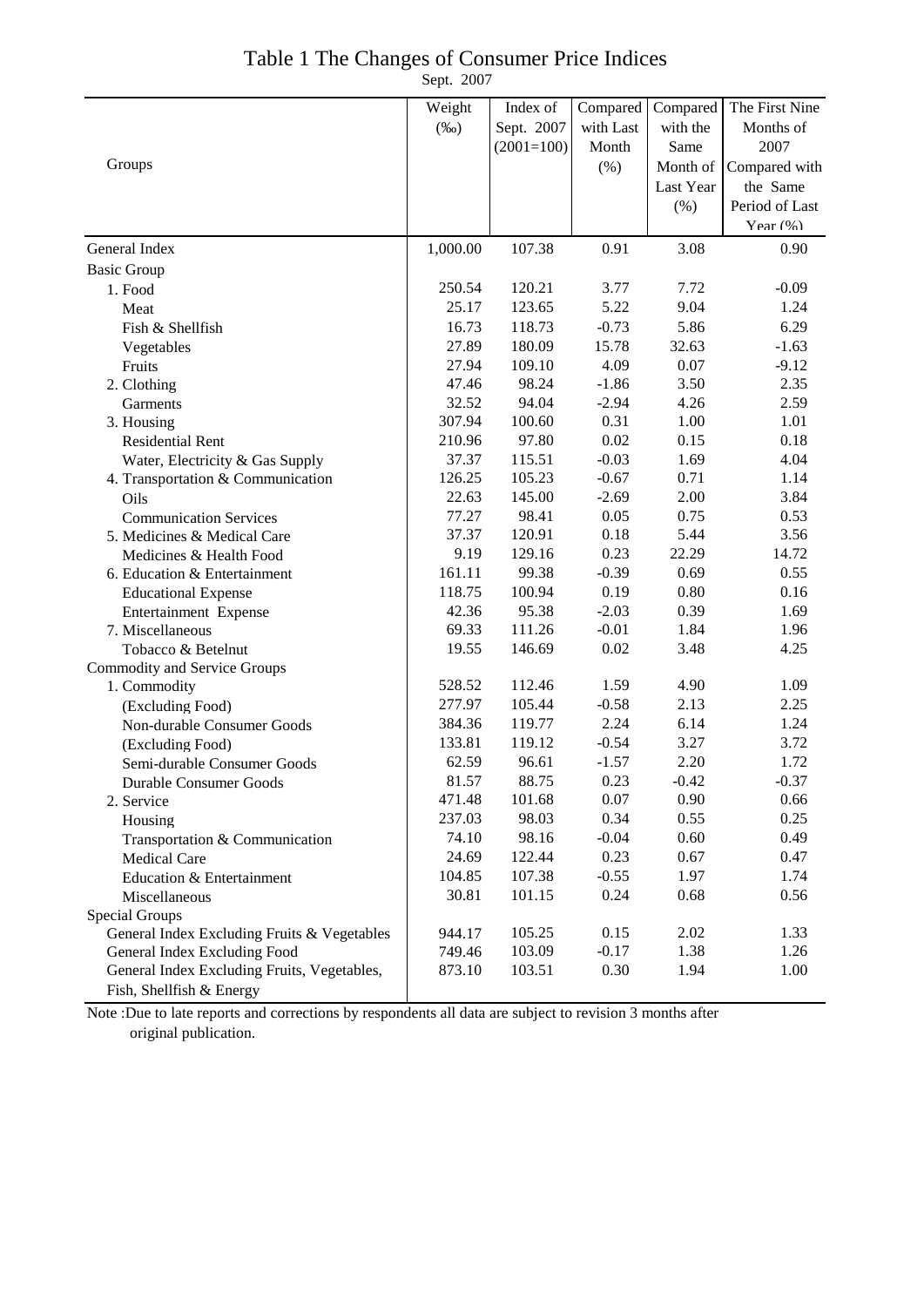### Table 2 The Changes of Wholesale Price Indices Sept. 2007

| Groups                                                       | Weight   | Index of     | Compared  | Compared     | The First Nine |
|--------------------------------------------------------------|----------|--------------|-----------|--------------|----------------|
|                                                              | $(\%0)$  | Sept. 2007   | with Last | with the     | Months of 2007 |
|                                                              |          | $(2001=100)$ | Month     | Same Month   | Compared with  |
|                                                              |          |              | (% )      | of Last Year | the Same       |
|                                                              |          |              |           | $(\% )$      | Period of Last |
|                                                              |          |              |           |              |                |
|                                                              |          |              |           |              | Year $(\%)$    |
| General Index                                                | 1,000.00 | 126.67       | 0.96      | 4.63         | 6.08           |
| General Index Excluding Import & Export                      | 360.47   | 134.28       | 0.69      | 4.05         | 5.94           |
| Import                                                       | 310.71   | 142.57       | 1.77      | 7.98         | 7.93           |
| Export                                                       | 328.82   | 103.37       | 0.34      | 1.41         | 4.02           |
| <b>Basic Group</b>                                           |          |              |           |              |                |
| 1. Agriculture, Forestry, Livestock & Fishery                | 39.30    | 136.58       | 4.70      | 14.15        | 3.91           |
| (1) Farm Products                                            | 19.89    | 142.11       | 11.41     | 19.44        | 5.81           |
| (2) Forest Products                                          | 0.51     | 186.51       | 2.21      | 15.10        | 19.87          |
| (3) Livestock & Poultry                                      | 9.66     | 141.83       | $-2.50$   | 12.19        | 2.10           |
| (4) Aquatic Products                                         | 9.24     | 115.18       | $-1.23$   | 4.47         | 0.73           |
| 2. Minerals Products                                         | 37.73    | 278.40       | 4.62      | 17.80        | 5.58           |
| (1) Energy Minerals                                          | 30.16    | 288.15       | 5.56      | 19.12        | 3.62           |
| (2) Sand, Gravel & Crushed Stone                             | 3.71     | 242.13       | 0.35      | 15.26        | 18.73          |
| 3. Manufacturing Products                                    | 889.18   | 120.02       | 0.48      | 3.20         | 6.24           |
| (1) Food & Beverages                                         | 38.61    | 126.71       | 0.33      | 7.55         | 6.01           |
| $(2)$ Tobaccos                                               | 4.66     | 150.27       | 0.07      | 1.25         | 3.54           |
| (3) Textile Products                                         | 37.11    | 110.10       | 0.55      | 3.16         | 4.56           |
| (4) Ready-made Apparel & Accessories                         | 12.22    | 90.39        | 0.23      | $-0.34$      | 1.08           |
| (5) Hides, Skins, Leather & Related Products                 | 8.47     | 109.51       | 0.45      | 3.57         | 6.14           |
| (6) Lumber & Wood Products                                   | 3.56     | 117.57       | 0.06      | 5.37         | 6.74           |
| (7) Furniture & Fixture                                      | 8.76     | 112.67       | 0.20      | 1.60         | 2.22           |
| (8) Pulp, Paper, Paper Products & Printed                    | 21.45    | 112.84       | 0.56      | 6.09         | 5.96           |
| (9)Chemicals                                                 | 63.87    | 198.68       | 0.87      | 3.00         | 10.25          |
| (10)Chemical Products                                        | 30.02    | 100.97       | 0.50      | 2.83         | 2.62           |
| (11) Petroleum & Coal Products                               | 41.01    | 203.05       | $-0.15$   | 9.68         | 8.18           |
| (12) Rubber & Plastic Products                               | 31.42    | 115.73       | 0.47      | 2.07         | 3.19           |
| (13) Nonmetallic Mineral Products                            | 14.80    | 124.83       | 0.26      | 5.85         | 5.52           |
| (14) Primary Metal Products                                  | 57.25    | 264.39       | 1.66      | 13.76        | 26.03          |
| (15) Metal Products                                          | 30.52    | 142.68       | 0.03      | 5.43         | 10.44          |
| (16)Machinery                                                | 60.94    | 102.29       | 0.65      | 2.00         | 1.58           |
| (17) Computer, Communication Eq., Audio &<br>Video Equipment | 129.17   | 60.45        | $-0.15$   | $-4.29$      | $-4.75$        |
| (18) Electronic Components & Accessories                     | 176.39   | 73.08        | $-0.23$   | $-6.09$      | $-2.18$        |
| (19) Electrical Equipments & Apparatus                       | 41.65    | 132.91       | 0.64      | 1.88         | 5.91           |
| (20) Transportation Equipment & Parts                        | 45.15    | 100.26       | 0.32      | 1.49         | 1.33           |
| (21) Precision Instruments                                   | 19.24    | 97.98        | 0.33      | 0.72         | 2.18           |
| (22) Miscellaneous Products                                  | 12.91    | 108.86       | 0.24      | 1.77         | 3.03           |
| 4. Water Supply, Electricity & Gas                           | 33.79    | 117.48       | $-0.05$   | 0.91         | 5.77           |
| By Stage of Processing                                       |          |              |           |              |                |
| 1.Raw Materials                                              | 61.00    | 230.41       | 3.94      | 18.15        | 7.76           |
| 2. Intermediate Materials                                    | 413.28   | 139.94       | 0.58      | 4.46         | 8.94           |
| 3. Finished Goods                                            | 196.90   | 104.23       | 1.11      | 2.37         | 0.92           |
| (1) Capital Goods                                            | 68.55    | 92.26        | 0.42      | 0.46         | 0.35           |
| (2) Consumer Goods                                           | 128.35   | 110.37       | 1.41      | 3.24         | 1.19           |
| Special Groups                                               |          |              |           |              |                |
| General Index Excluding Exports                              | 671.18   | 137.96       | 1.20      | 5.87         | 6.87           |
| General Index Excluding Imports                              | 689.29   | 119.76       | 0.54      | 2.94         | 5.14           |
| Non Heavy Chemical Industrial Products                       | 211.51   | 111.69       | 0.40      | 3.70         | 4.19           |
| Heavy Chemical Industrial Products                           | 677.67   | 122.66       | 0.51      | 3.05         | 6.85           |

Note:Due to late reports and corrections by respondents all data are subject to revision 3 months after original publication.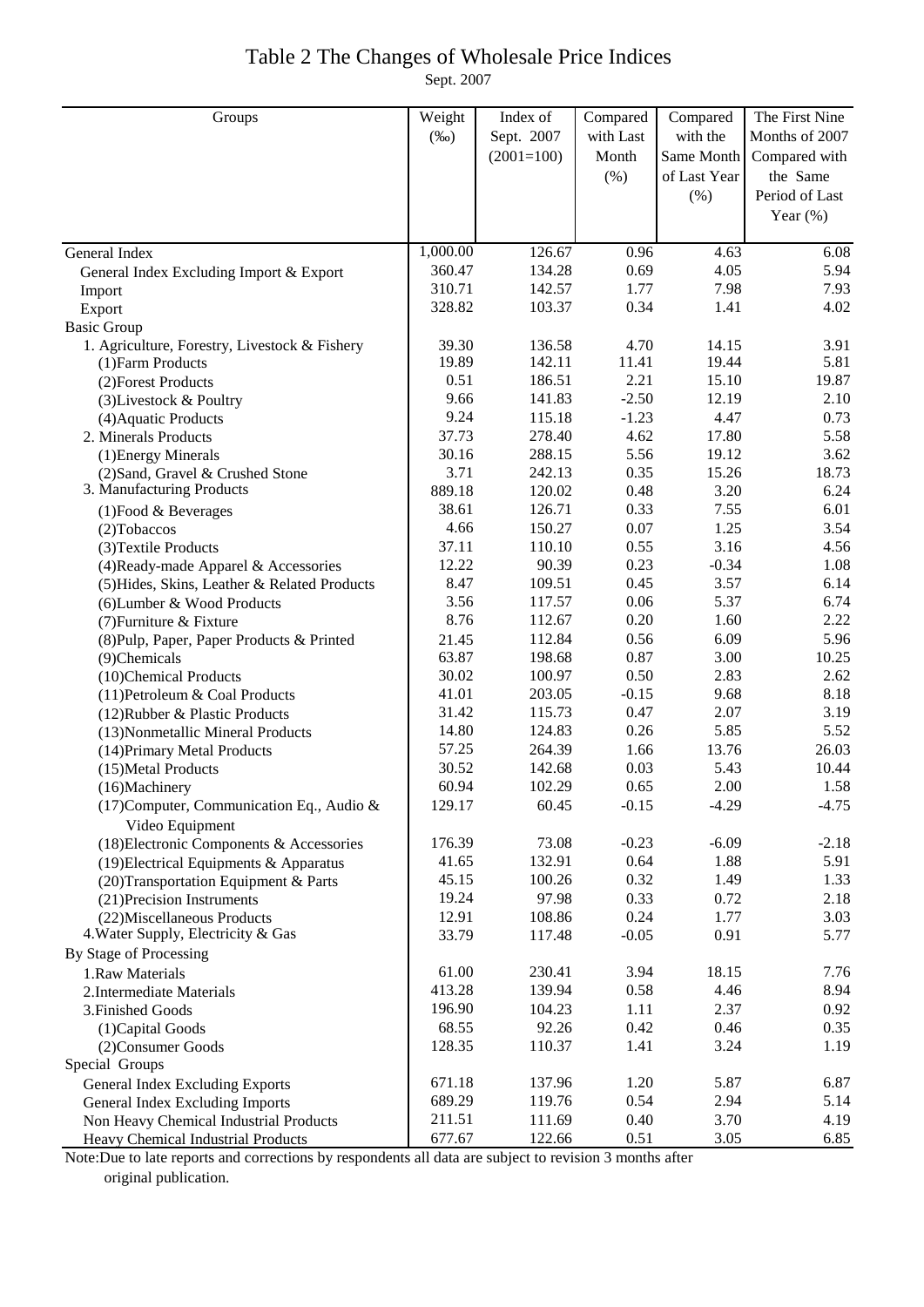# Table 3 The Changes of Import Price Indices

Sept. 2007

|                                                   | Weight   | Index of     | Compared  | Compared  | The First               |
|---------------------------------------------------|----------|--------------|-----------|-----------|-------------------------|
|                                                   | $(\%0)$  | Sept. 2007   | with Last | with the  | Nine Months             |
|                                                   |          | $(2001=100)$ | Month     | Same      | of 2007                 |
|                                                   |          |              | (% )      | Month of  | Compared                |
| Groups                                            |          |              |           | Last Year | with the<br>Same Period |
|                                                   |          |              |           | $(\% )$   | of Last Year            |
|                                                   |          |              |           |           | $(\% )$                 |
| Basic Group (on N.T.D. Basis)                     |          |              |           |           |                         |
| General Index                                     | 1,000.00 | 142.57       | 1.77      | 7.98      | 7.93                    |
| 1. Animal, Vegetable Products & Prepared          | 47.60    | 159.57       | 1.19      | 21.62     | 23.02                   |
| Foods                                             |          |              |           |           |                         |
| 2. Mineral Products                               | 134.52   | 271.34       | 4.29      | 17.33     | 4.62                    |
| 3. Textiles & Textile Articles                    | 23.09    | 112.71       | 0.99      | 5.43      | 5.91                    |
| 4. Wood, Paper, Pulp & Articles Thereof           | 25.78    | 133.83       | 0.94      | 9.04      | 12.43                   |
| 5. Chemicals, Plastics, Rubber & Articles Thereof | 133.44   | 151.08       | 1.38      | 3.76      | 8.31                    |
| 6. Primary Metals & Articles Thereof              | 76.14    | 294.15       | 1.68      | 16.90     | 29.62                   |
| 7. Machinery, Optical & Precision Instruments     | 166.08   | 97.86        | 0.91      | 1.73      | 0.84                    |
| 8. Electronic Machinery                           | 355.47   | 75.58        | $-0.12$   | $-4.63$   | $-0.75$                 |
| 9. Transportation Equipment & Parts               | 20.86    | 99.96        | 0.56      | 3.21      | 1.77                    |
| 10. Miscellaneous Products                        | 17.02    | 114.19       | 0.83      | 8.56      | 8.08                    |
| Basic Group (on U.S.D. Basis)                     |          |              |           |           |                         |
| General Index                                     | 1,000.00 | 145.94       | 1.65      | 7.69      | 6.12                    |
| 1. Animal, Vegetable Products & Prepared<br>Foods | 47.60    | 163.44       | 1.07      | 21.28     | 20.96                   |
| 2. Mineral Products                               | 134.52   | 277.65       | 4.16      | 17.00     | 2.84                    |
| 3. Textiles & Textile Articles                    | 23.09    | 115.37       | 0.88      | 5.13      | 4.13                    |
| 4. Wood, Paper, Pulp & Articles Thereof           | 25.78    | 136.98       | 0.82      | 8.74      | 10.54                   |
| 5. Chemicals, Plastics, Rubber & Articles Thereof | 133.44   | 154.61       | 1.26      | 3.48      | 6.50                    |
| 6. Primary Metals & Articles Thereof              | 76.14    | 301.06       | 1.56      | 16.59     | 27.50                   |
| 7. Machinery, Optical & Precision Instruments     | 166.08   | 100.17       | 0.78      | 1.44      | $-0.87$                 |
| 8. Electronic Machinery                           | 355.47   | 77.36        | $-0.22$   | $-4.89$   | $-2.42$                 |
| 9. Transportation Equipment & Parts               | 20.86    | 102.34       | 0.44      | 2.93      | 0.05                    |
| 10. Miscellaneous Products                        | 17.02    | 116.91       | 0.71      | 8.27      | 6.26                    |

Note:Due to late reports and corrections by respondents all data are subject to revision 3 months after original publication.